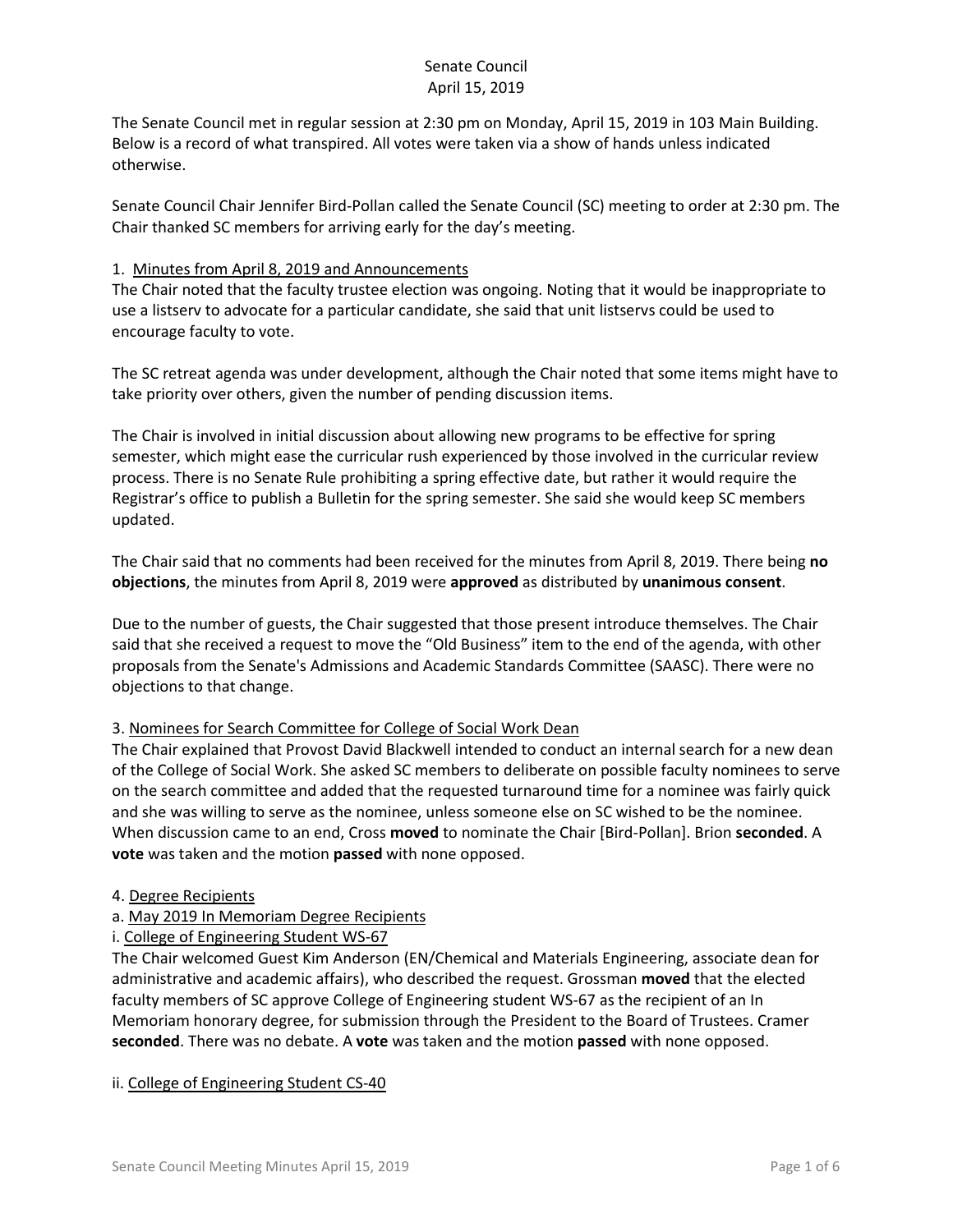Anderson explained the request. Brion **moved** that the elected faculty members of SC approve College of Engineering student CS-40 as the recipient of an In Memoriam honorary degree, for submission through the President to the Board of Trustees. Grossman **seconded**. There was no debate. A **vote** was taken and the motion **passed** with none opposed.

### iii. College of Nursing Student CM-63

Guest Joanne Davis (Nursing, assistant dean of students) explained the request. Blonder **moved** that the elected faculty members of SC approve College of Nursing student CM-63 as the recipient of an In Memoriam honorary degree, for submission through the President to the Board of Trustees. Grossman **seconded**. There were a few comments. A **vote** was taken and the motion **passed** with none opposed.

#### v. College of Arts and Sciences Student JT-73

Guest Joe Lewis (Arts and Sciences, director of advising) explained the request. Grossman **moved** that the elected faculty members of SC approve College of Arts and Sciences student JT-73 as the recipient of an In Memoriam honorary degree, for submission through the President to the Board of Trustees. Osterhage **seconded**. There was no debate. A **vote** was taken and the motion **passed** with none opposed.

The Chair explained that the contact person for the last In Memoriam degree candidate was not yet present, so the item could be taken up when they arrived. There were no objections.

#### b. May 2019 Degree List

Cramer **moved** that the elected faculty members of SC approve UK's May 2019 list of candidates for credentials, for submission through the President to the Board of Trustees. Walker **seconded**. There was no debate. A **vote** was taken and the motion **passed** with none opposed.

#### c. Early August 2019 Degree List

Grossman **moved** that the elected faculty members of SC approve UK's early August 2019 list of candidates for credentials, for submission through the President to the Board of Trustees. Cross **seconded**. There was no debate. A **vote** was taken and the motion **passed** with none opposed.

#### d. Motions to Amend Previously Adopted Degree Lists

i. August 2018 Degree List: Rescind PhD in Education and Counseling Psychology - Educational Psychology and Bestow PhD in Education and Counseling Psychology - School Psychology for Student WW-86

The Chair explained the request. Collett **moved** that the elected faculty members of SC amend the August 2018 degree list for College of Education student WW-86 by rescinding the PhD in Education and Counseling Psychology - Educational Psychology and conferring the PhD in Education and Counseling Psychology - School Psychology. Grossman **seconded**. There were a few comments. A **vote** was taken and the motion **passed** with none opposed.

ii. December 2018 Degree List: Rescind PhD in Education and Counseling Psychology - Educational Psychology and Bestow PhD in Education and Counseling Psychology - School Psychology for Student RA-38

The Chair explained the request. Grossman **moved** that the elected faculty members of SC amend the December 2018 degree list for College of Education student RA-38 by rescinding the PhD in Education and Counseling Psychology - Educational Psychology and conferring the PhD in Education and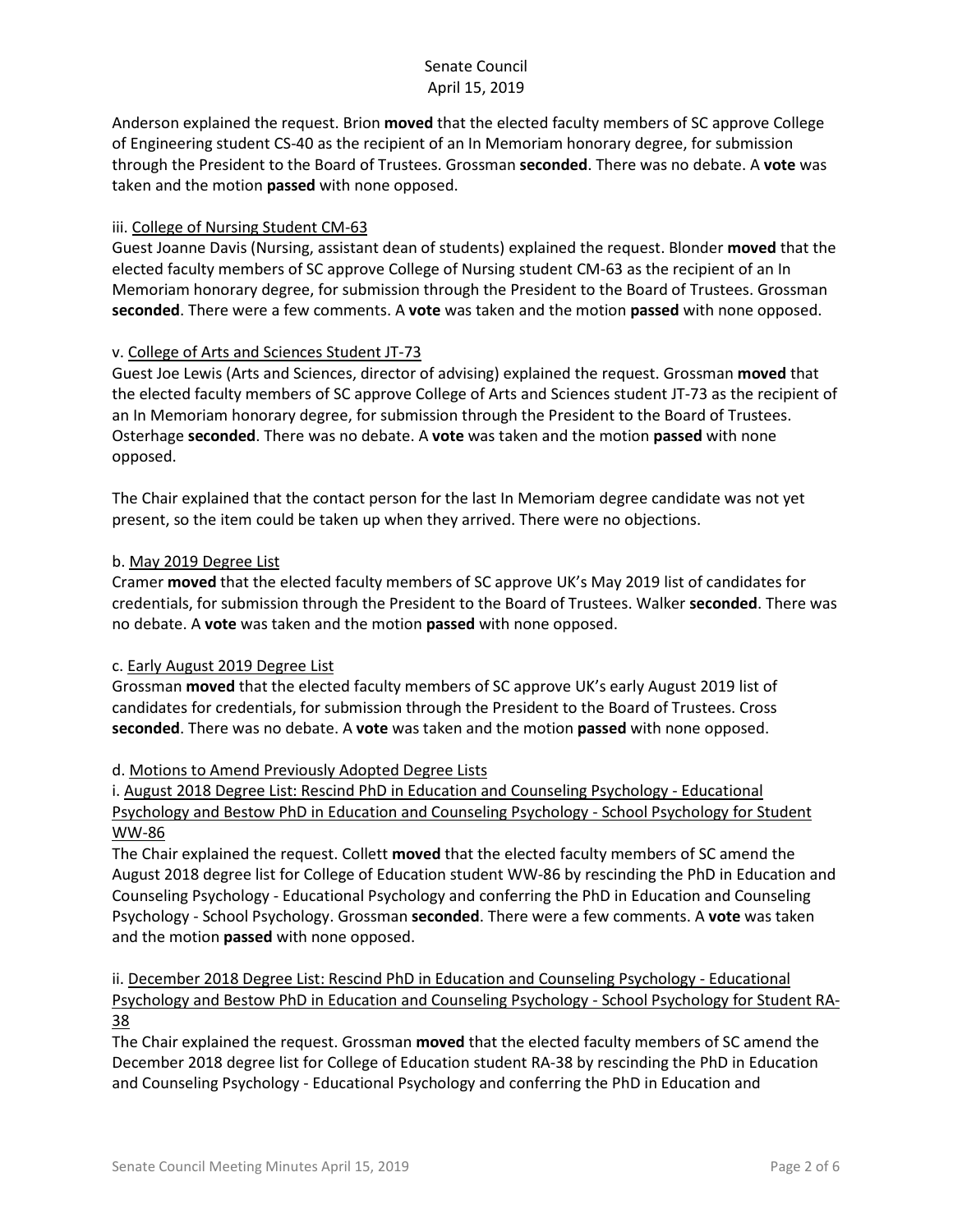Counseling Psychology - School Psychology. Collett **seconded**. There were no comments. A **vote** was taken and the motion **passed** with none opposed.

iii. May 2017 Degree List: Rescind PhD in Education and Counseling Psychology - Educational Psychology and Bestow PhD in Education and Counseling Psychology - School Psychology for Student DM-46 The Chair explained the request. Grossman **moved** that the elected faculty members of SC amend the May 2017 degree list for College of Education student DM-46 by rescinding the PhD in Education and Counseling Psychology - Educational Psychology and conferring the PhD in Education and Counseling Psychology - School Psychology. Cramer **seconded**. There were no comments. A **vote** was taken and the motion **passed** with none opposed.

### e. Late Addition to May 2018 Degree List (per Senate Rules 5.4.1.1.D.1-2)

### i. College of Arts and Sciences Student TK-79

The Chair explained the request. Brion **moved** that the elected faculty members of SC amend the **May 2018** degree list by adding the BA in Sociology for student TK-79 and recommend through the President to the Board of Trustees that the degree be awarded effective May 2018. Grossman **seconded**. There was no debate. A **vote** was taken and the motion **passed** with none opposed.

### 5. Committee Reports

### a. Senate's Academic Programs Committee (SAPC) – Aaron Cramer, Chair

The Chair suggested that the items be slightly reordered, to accommodate an invited guest. There were no objections to the change.

### iii. Proposed New Graduate Certificate in Advanced Materials Characterization [pending receipt of revised proposal]

Cramer, chair of the Senate's Academic Programs Committee (SAPC), explained the proposal. There were a few questions of fact. The Chair stated that the **motion** from the SAPC was a recommendation to approve the establishment of a new Graduate Certificate in Advanced Materials Characterization, in the Department of Chemical and Materials Engineering within the College of Engineering. Because the motion came from committee, no **second** was needed. There was no debate. A **vote** was taken and the motion **passed** with none opposed.

#### i. Proposed New MS in Data Science

Cramer explained the proposal. There were a few questions of fact. Guests Mirek Truszczynski (EN/Computer Science), Jin Chen (ME/Internal Medicine), and Heather Bush (PbH/Biostatistics) answered questions of fact. The Chair said that the **motion** was a recommendation to approve, for submission to the Board of Trustees, the establishment of a new MS in Data Science, in the Department of Computer Science within the College of Engineering. Because the motion came from committee, no **second** was needed. There was some debate. A **vote** was taken and the motion **passed** with none opposed.

#### ii. Proposed New 3+3: BS Human Health Sciences and DPT Physical Therapy

Cramer explained the proposal. There were a handful of questions of fact; Guest Tony English (HS/Rehabilitation Sciences) responded to questions. The Chair said that the **motion** from the SAPC was a recommendation to approve the establishment of a new 3+3 Program: BS Human Health Sciences and DPT Physical Therapy within the College of Health Sciences. Because the motion came from committee, no **second** was needed. There was no debate. A **vote** was taken and the motion **passed** with none opposed.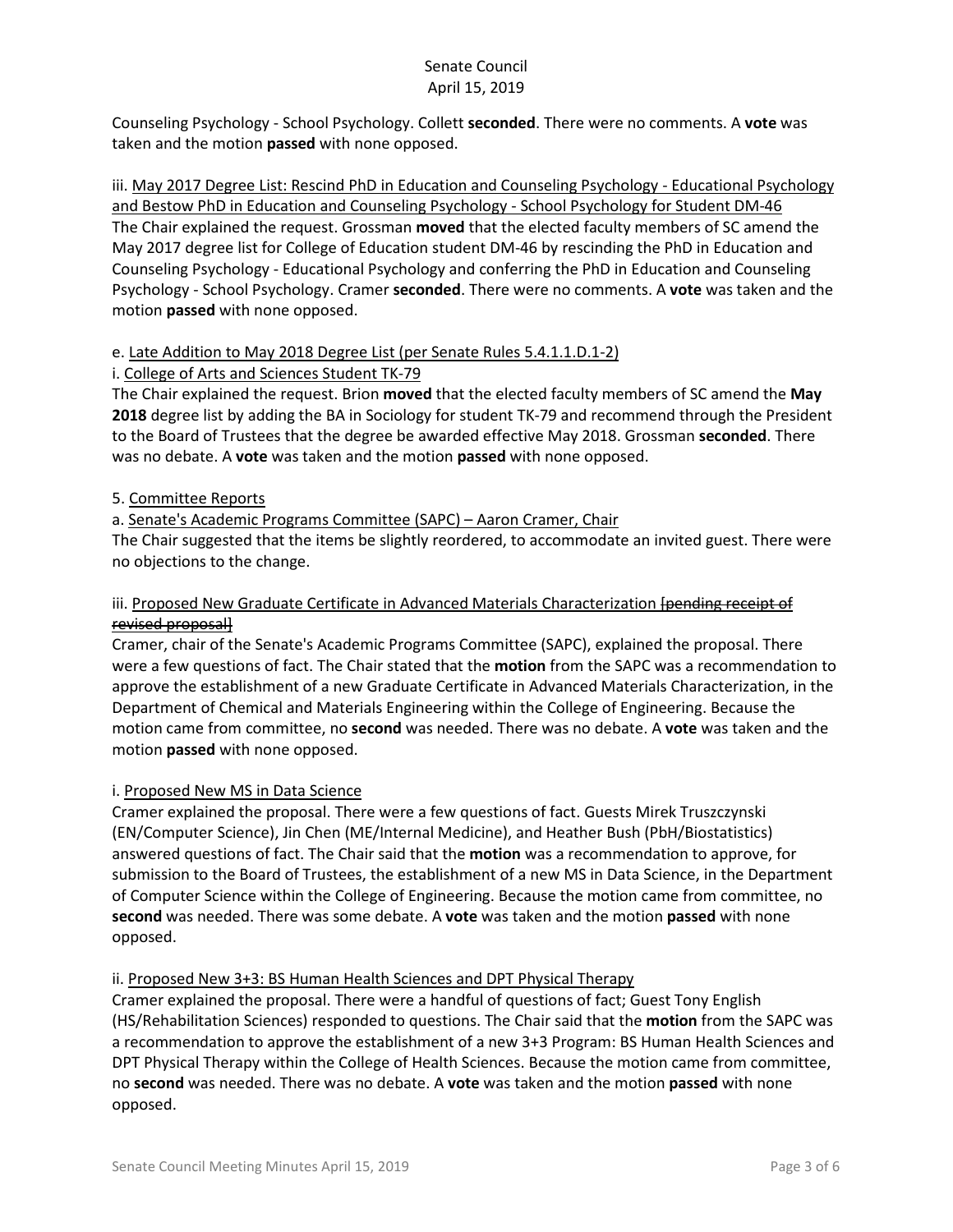iv. Proposed New Graduate Certificate in Clinical Social Work [pending receipt of revised proposal] Cramer explained the proposal. There were two questions of fact. The Chair said that the **motion** from the SAPC was a recommendation to approve the establishment of a new Graduate Certificate in Clinical Social Work, in the College of Social Work. Because the motion came from committee, no **second** was needed. There was no debate. A **vote** was taken and the motion **passed** with none opposed.

### v. Proposed New Graduate Certificate in Applied Nutrition and Culinary Medicine [pending receipt of revised proposal]

Cramer explained the proposal. There were no questions of fact. The Chair said that the **motion** was a recommendation to approve the establishment of a new Graduate Certificate in Applied Nutrition and Culinary Medicine, in the Department of Pharmacology and Nutritional Sciences within the College of Medicine. Because the motion came from committee, no **second** was needed. During debate, after a response from Guest Sarah Police (ME/Pharmacology and Nutritional Sciences) responded to questions of fact, it was determined that the file posted online was not quite the final version and the Chair said that it would be corrected for the Senate meeting. A **vote** was taken and the motion **passed** with none opposed.

## vi. Proposed New Undergraduate Certificate in Historic Preservation [pending receipt of revised proposal]

Cramer explained the proposal. The Chair noted that the Senate was in the midst of a discussion about allowing the admission of non-degree-seeking students in an undergraduate certificate. Guest Daniel Vivien (DS/Historic Preservation) stated that admission of non-degree students would be welcomed. There were no questions of fact. The Chair said that the **motion** from the SAPC was a recommendation to approve the establishment of a new Undergraduate Certificate in Historic Preservation, in the Department of Historic Preservation within the College of Design. Because the motion came from committee, no **second** was needed. There was no debate. A **vote** was taken and the motion **passed** with none opposed.

#### 4. Degree Recipients [continued]

# a. May 2019 In Memoriam Degree Recipients [continued]

#### iv. College of Law Student GJ-69

Guest Douglas Michael (LA, associate dean for academic affairs) explained the request. Cross **moved**  that the elected faculty members of SC approve College of Law student GJ-69 as the recipient of an In Memoriam honorary degree, for submission through the President to the Board of Trustees. Collett **seconded**. There were no comments. A **vote** was taken and the motion **passed** with none opposed.

vii. Proposed New Undergraduate Certificate in Financial Planning [pending receipt of revised proposal] Cramer explained the proposal. There were many questions of fact. The Chair said that the **motion** from the SAPC was a recommendation to approve the establishment of a new Undergraduate Certificate in Financial Planning, in the Department of Finance and Quantitative Methods within the Gatton College of Business and Economics. Because the motion came from committee, no **second** was needed. There was no debate. A **vote** was taken and the motion **passed** with none opposed.

#### 2. Old Business

#### a. Proposed Changes to PhD in Epidemiology and Biostatistics

The Chair reminded SC members about the confusion regarding the PhD changes that occurred during the previous SC meeting. She explained that the proposal under review was indeed the correct version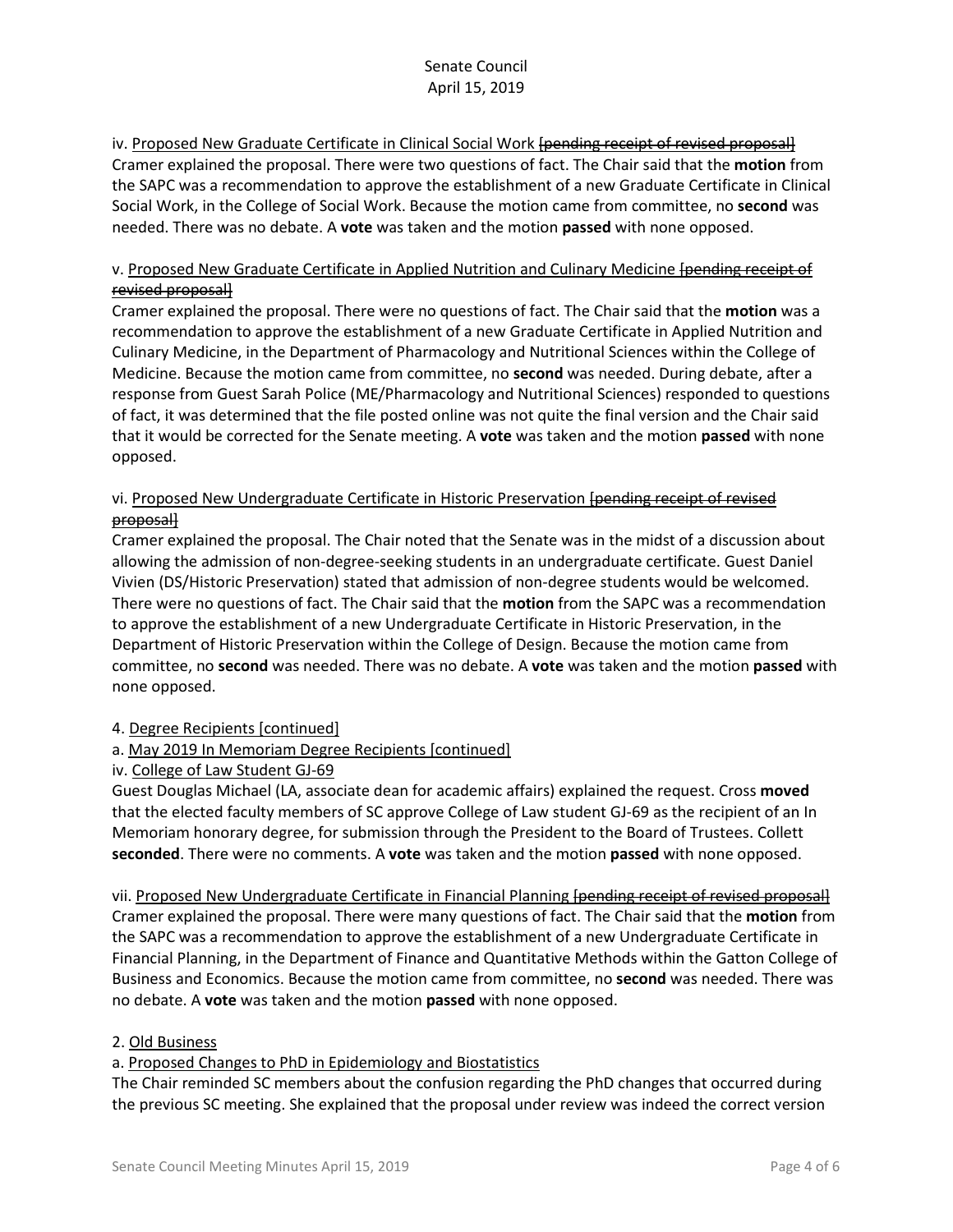and that a second program change would be coming forward from the Graduate Council in the near future.

Guest Herman Farrell (FA/Theatre and Dance, chair of Senate's Admissions and Academic Standards Committee (SAASC)) explained the proposal. There were a few questions of fact. The Chair said that the **motion** from the SAASC was a recommendation to approve the proposed changes to the PhD in Epidemiology and Biostatistics. Because the motion came from committee, no **second** was required. There was no debate. A **vote** was taken and the motion **passed** with none opposed.

5. Committee Reports [continued]

b. Senate's Admissions and Academic Standards Committee (SAASC) – Herman Farrell, Chair i. Proposed Changes to Graduate School's Transfer of Credit Policies

Farrell explained the proposal. Guest Brian Jackson (ME/Physiology, Graduate School dean) responded to questions. Guest Davy Jones (ME/Toxicology and Cancer Biology, chair of Senate's Rules and Elections Committee (SREC)) also participated in the discussion.

Jones commented that the Graduate School rules and Bulletin had to be approved by the Senate. Farrell responded that the SAASC had thought the Graduate School Bulletin was its own document. As a result, the SAASC did not review any language from the Graduate School Bulletin, although it did review the pertinent language in the *Senate Rules* (*SRs*). There were many, many questions of fact. Brion supported retaining the language about transferring credit "into a degree program," which was stricken in the proposal. In response to a question from Blonder, Jackson explained that the policy for transferring non-UK credits would remain the same (nine credit hours, or 25% of the required credits). The Chair reminded SC members that the SAASC had not reviewed the transfer of credit language from the Graduate School Bulletin so the SAASC did not make any recommendation about changing the Graduate School rules.

Cramer asked about the timing of transfer of credit. Graduate School rules require coursework to have been taken within 10 years – if a student requests a transfer of credit towards the end of their academic work and then requested an extension, could a student use a 10 + years old course towards their degree? Jackson replied that the clock would start from the point of the transfer of credit. There was additional discussion. Grossman suggested changing the language in the first sentence to include postbaccalaureate students as well as those who were enrolled as graduate students but did not complete their degree.

There were no further questions of fact. The Chair said that the **motion** from the SAASC was a recommendation to approve the proposed changes to *[new numbering] SR 4.2.5.2*. Noting that the proposal had a number of moving parts and was complex, the Chair suggested that she would go around the table and ask each SC member to express their thoughts about the proposed changes to *SR 4.2.5.2* ("Postbaccalaureate Student"). After all members had offered their opinions, the Chair opened dup the floor for debate.

Debate lasted for quite some time. Some concerns were expressed regarding an expansion to the limit on transfer of graduate credit, while others mostly supported the proposed changes. Grossman **moved** to change the second sentence of the proposed new paragraph {"If the student later decides….'] from a reference to just credit hours to "the courses and total number of UK graduate credit hours eligible for transfer…." Cramer **seconded**. There was no debate. A **vote** was taken and the motion **passed** with five in favor and two abstained.